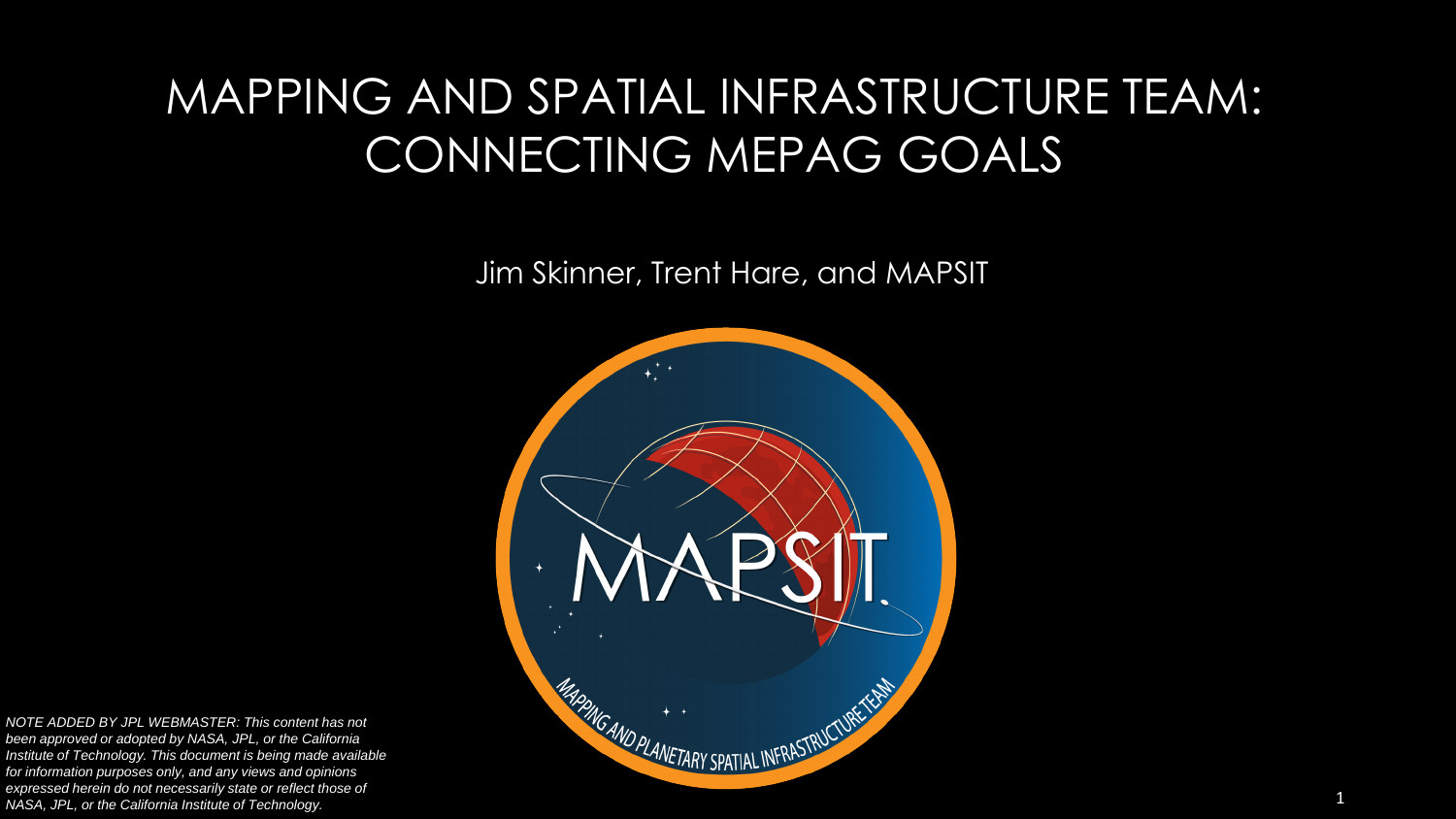### What this presentation is and is not

- **IS** intended to:
	- Ensure MEPAG aware of MAPSIT
	- Discuss how MAPSIT goals strengthen MEPAG goals
	- Examine products (data capabilities) needed for Mars research
		- This is "infrastructure"
	- Propose preparation of traceability matrix
		- Link AG goals to geospatial data products (capabilities)
- **IS NOT** intended to be:
	- USGS tasks or services
	- Geologic Mapping
	- Data archiving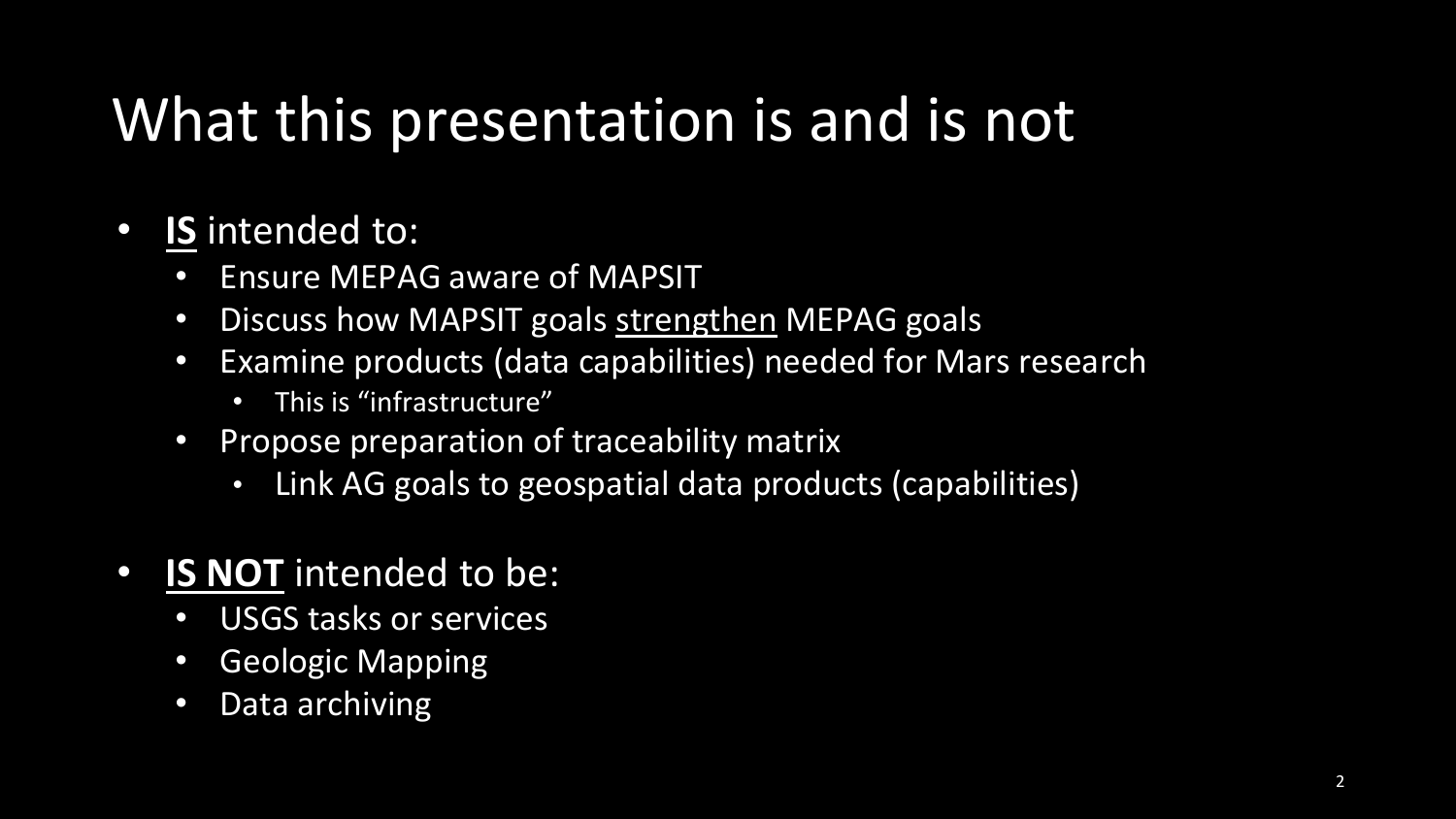#### MAPSIT: Membership

- Open to all community members
- Scientists and geospatial data experts
- Steering Committee
	- Jani Radebaugh (**Chair**), Brigham Young University, Provo, UT
	- Brad Thomson (**Vice-Chair**), University of Tennessee, Knoxville
	- Members from:
		- ASU, DLR, NASA/Goddard, NASA/Marshall, PSI, SETI Institute/NASA Ames, UA, USGS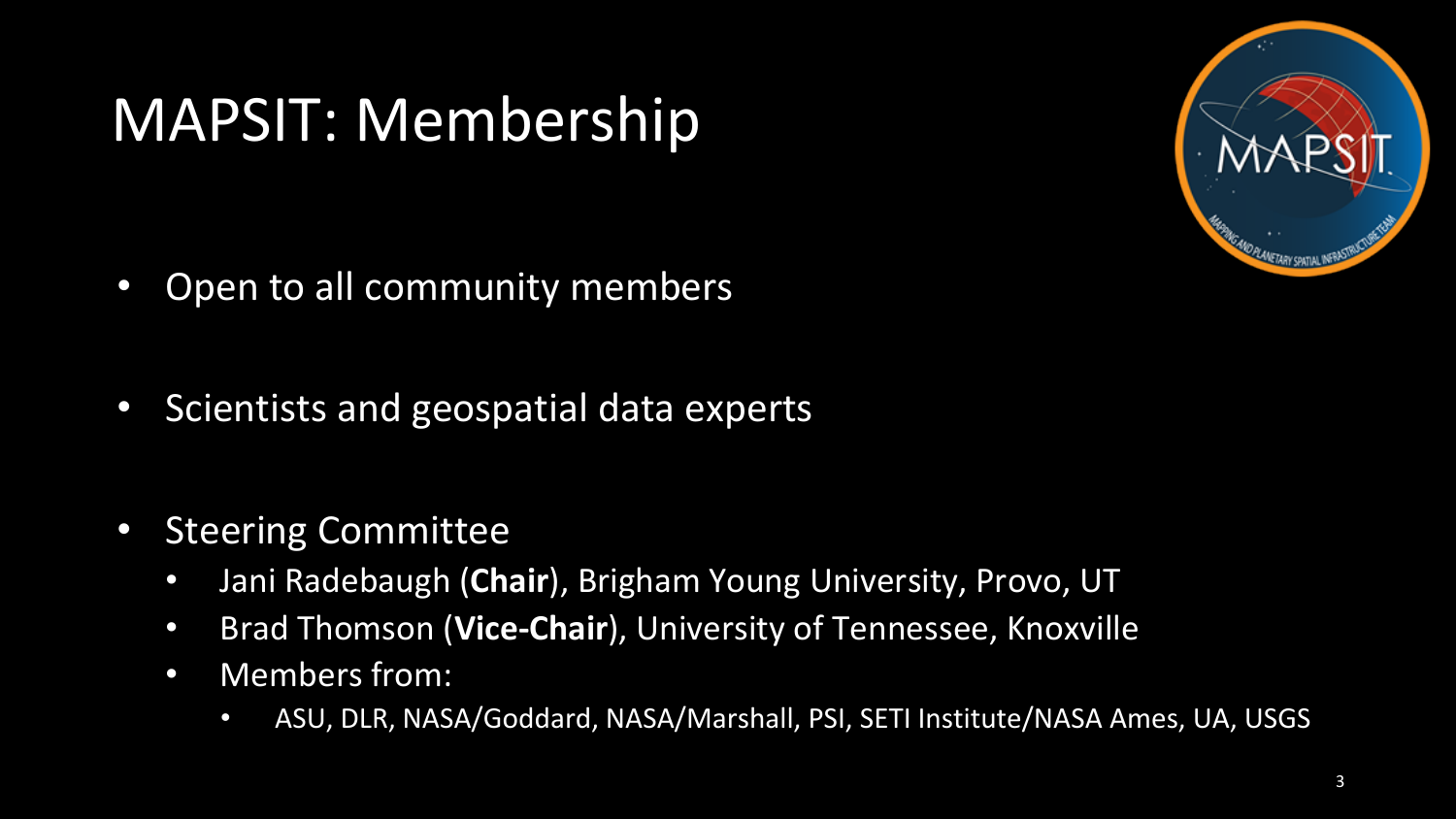### MAPSIT: Goals



- "Ensure that planetary data are usable"
	- Community has **easy**, **dependable** access to requisite data
		- Scientists, engineers, program managers, policy makers, general public
		- As easy as possible … as dependable as possible
	- Infrastructure creation (and maintenance) is strategically planned
	- Maximize NASA investment by minimizing cost of access and use
	- Limit the need to:
		- Create data
		- Register data
		- Normalize data
		- Promote policy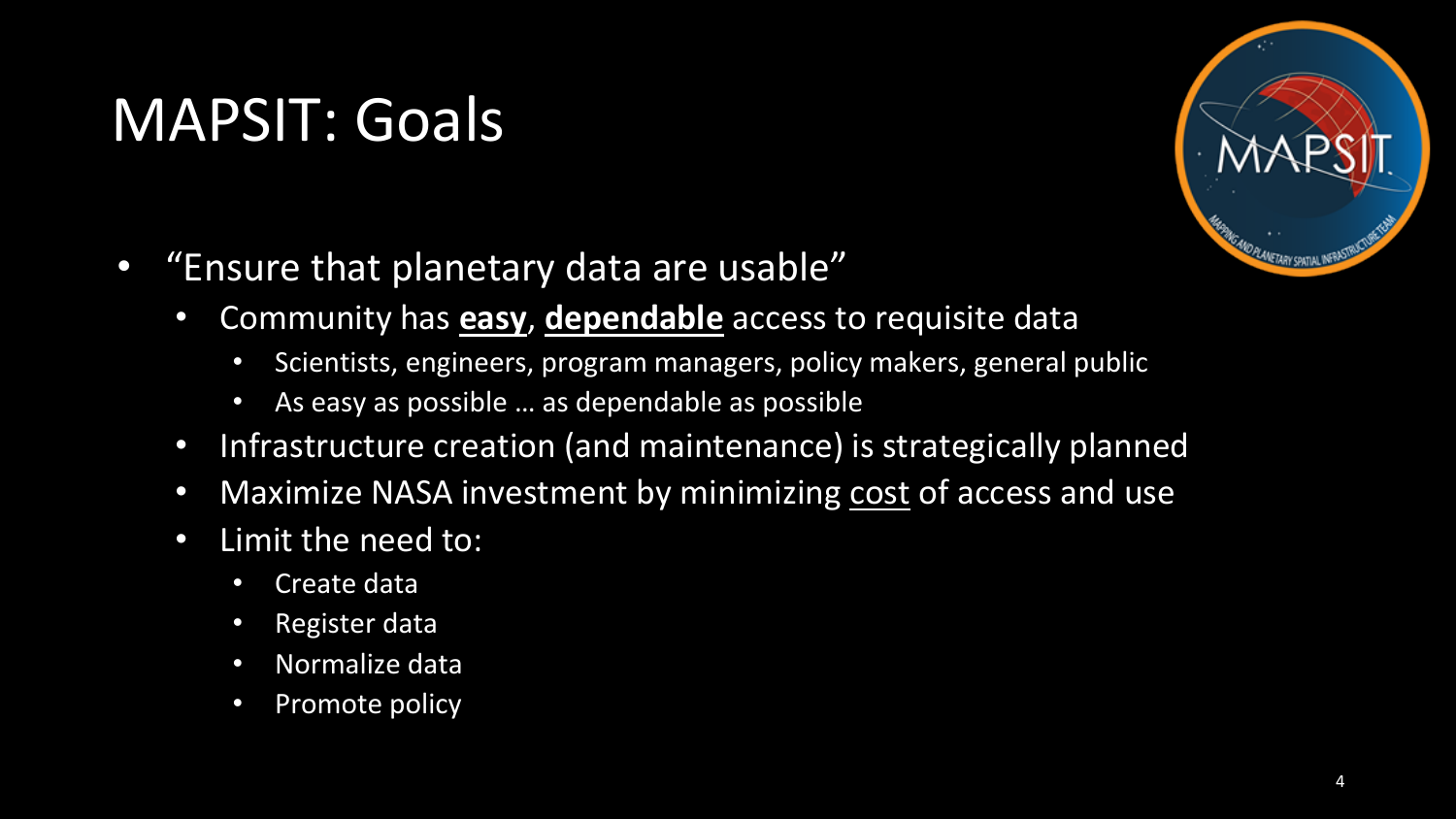#### Current Questions

- Does infrastructure exists to meet MEPAG goals?
	- Does data exist?
	- Is it spatially reliable?
	- Does it enable future activities?
	- Can it be readily found and accessed?
	- Can it move between analytical platforms?
	- Does it have a longer shelf-life than modern applications?
- What is needed to address the MEPAG Goals document?
	- What = Data products + discovery mechanisms + interoperability + personnel + …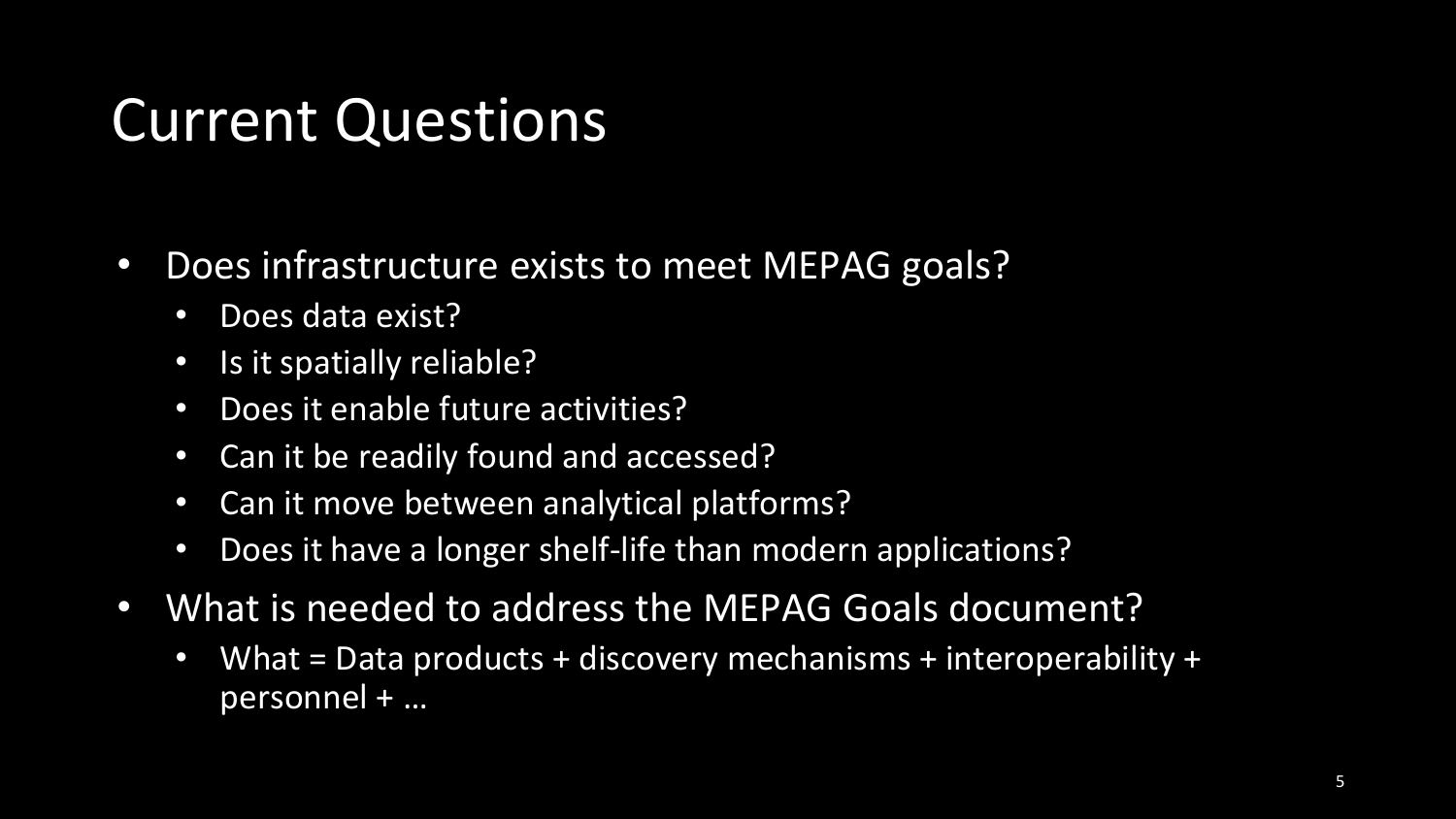#### MEPAG Goals to Infrastructure

- MAPSIT tasked by NASA with prioritizing community needs with respect to spatial data infrastructure
	- Ensure NASA investments achieve maximum return (long and short term)
- MAPSIT is coordinating "traceability matrix" for MEPAG goals
	- Match community goals with spatial data needs
	- Use MEPAG Goals Document
- All AGs are being targeted for priorities (goals  $\rightarrow$  products)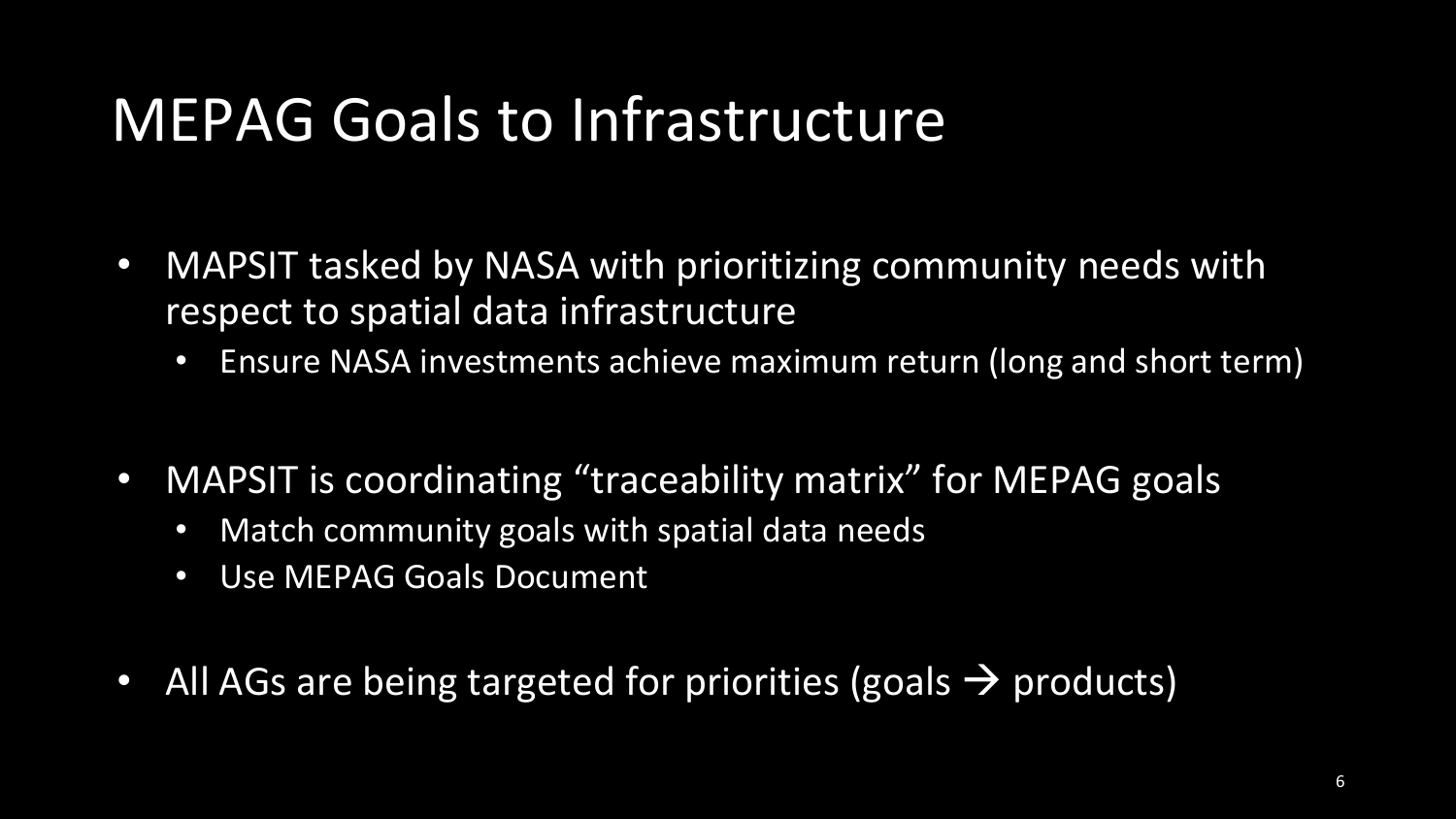### Example 1: Document the geologic record

- Goal III, Investigation A2.3: "Identify and characterize the distribution, nature, and age relationships of rocks, faults, strata, and other geologic features via comprehensive and topical geologic mapping."
	- "Global, regional, or local issues" [**SCALE, POLICY**]
	- "Data required includes correlated high-resolution topographic, compositional and morphologic data and data products" [**CONTROL**, **INTEROPERABILITY, STANDARDS, POLICY**]
	- "Linked by common cartographic standards to enable accurate correlation" [**STANDARDS, POLICY**]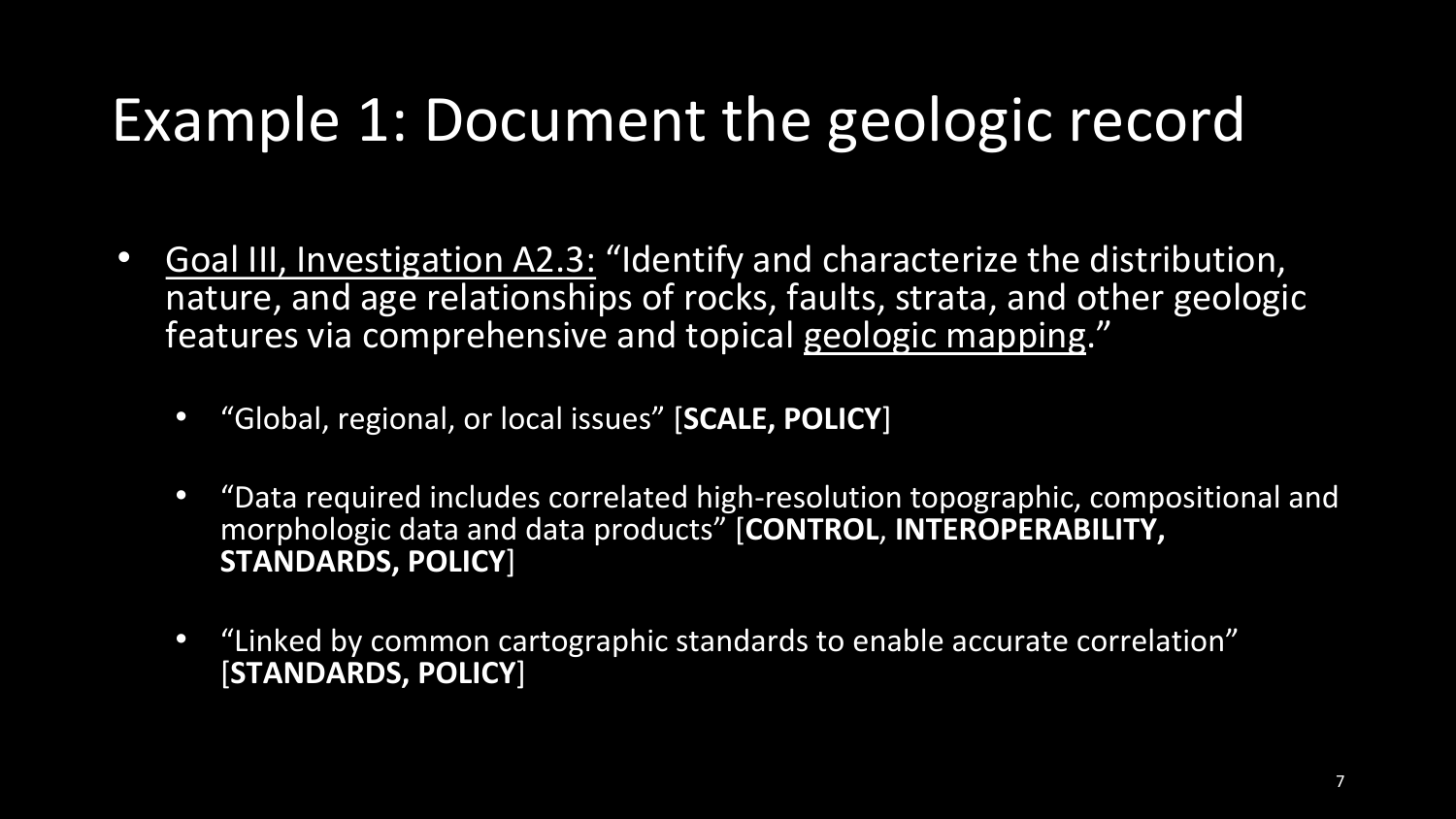#### Example 2: Sustained human presence

- Goal IV, Investigation D1.2: "Prepare high spatial resolution maps of at least one high-priority water resource deposit…"
	- "depth-concentration relationship of the water-bearing phase(s)" **[CONTROL, TOPOGRAPHY, POLICY]**

• "map-view spatial relationships" [**USE, STANDARDS**]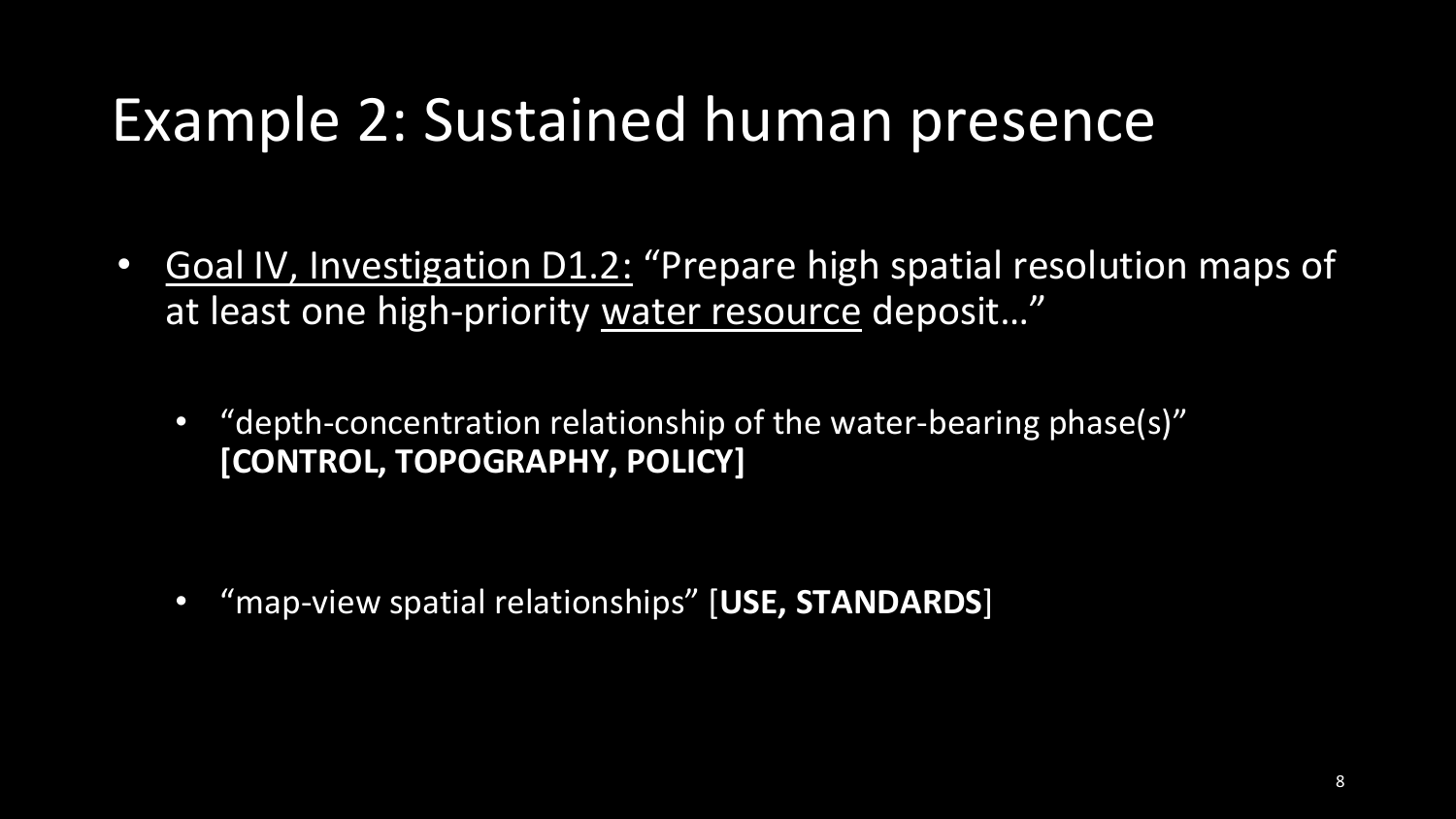### Example products

- Controlled THEMIS VIS color mosaics @ 18 m/p
- **Controlled CTX Mosaic @ 6m/p**
- Controlled HiRISE Mosaics 0.25m/p
	- Will likely require topography from HiRISE or CTX stereo
- Controlled mosaics for change detection
	- Global/regional, from M9, Viking, MOC, HRSC, THEMIS IR
	- Local, from THEMIS VIS, CTX, HiRISE, CaSSIS
- Systematic geologic mapping for proposed landing sites
- **Integrated global topography**  (MOLA, HRSC, Viking, CTX, HiRISE)
- Composition maps focusing on (CRISM, etc.)
- Integration of all Phobos and Deimos datasets
	- Consistent registration (geodetic control) across all data Shaded relief, USGS Merged MOLA & HRSC Global
	- Improved mosaic, shape, and composition models

To be prioritized for funding opportunities like PDART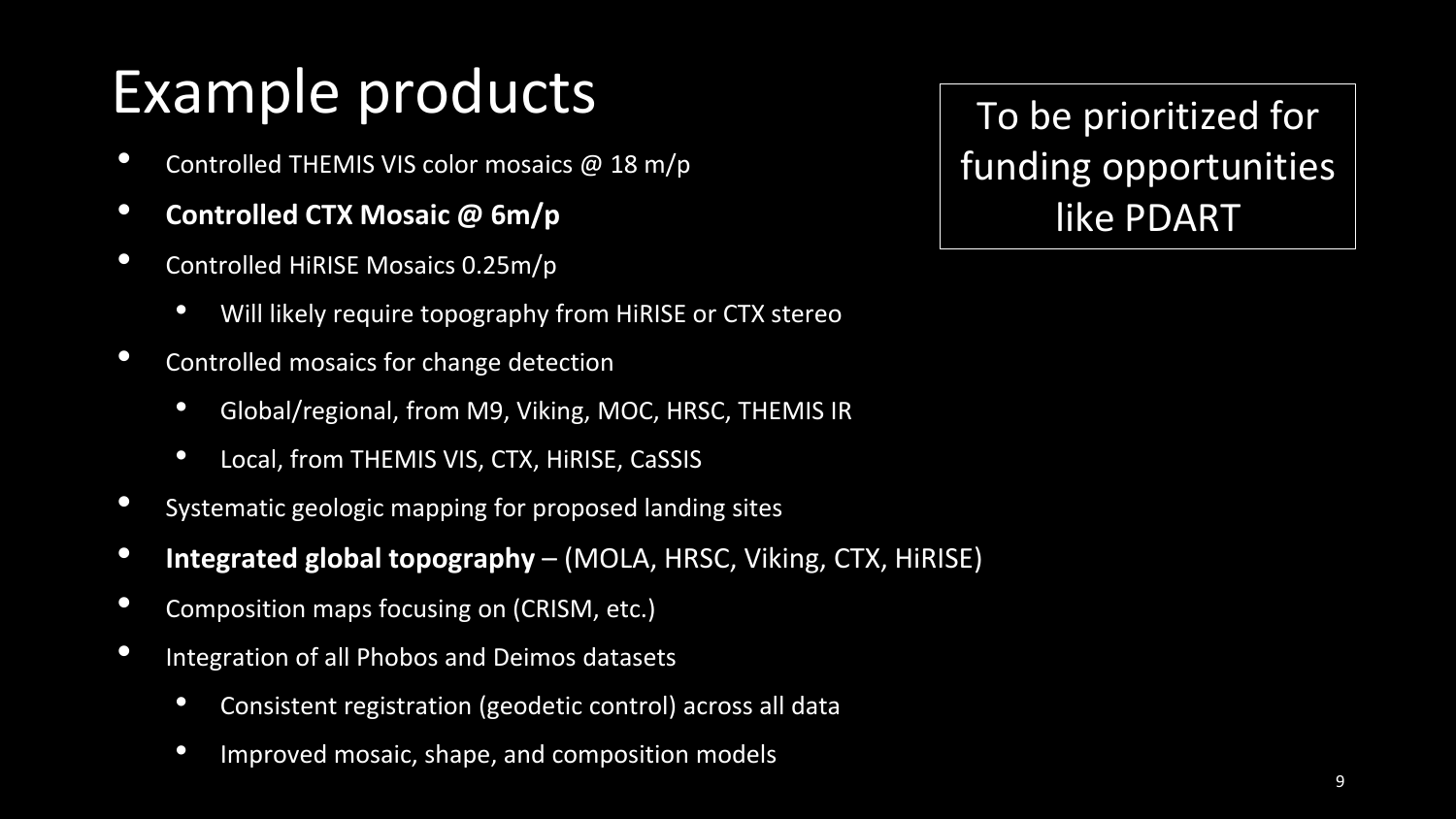#### Summary and Paths Forward

- MAPSIT = AG level community group tasked with ensuring community has what it needs w.r.t. spatial data
	- Conduct science (targeting Goals-based investigations)
	- Make sound programmatic and policy decisions
- Identifying infrastructural needs in Mars community
	- Coordinating a traceability matrix
- Requesting input from all AGs to define community needs
	- AGs: Goals  $\rightarrow$  Data products (specifics)
	- MAPSIT: Data products  $\rightarrow$  Standards (access and use)
	- NASA: Standards  $\rightarrow$  Policy (priority and requirements)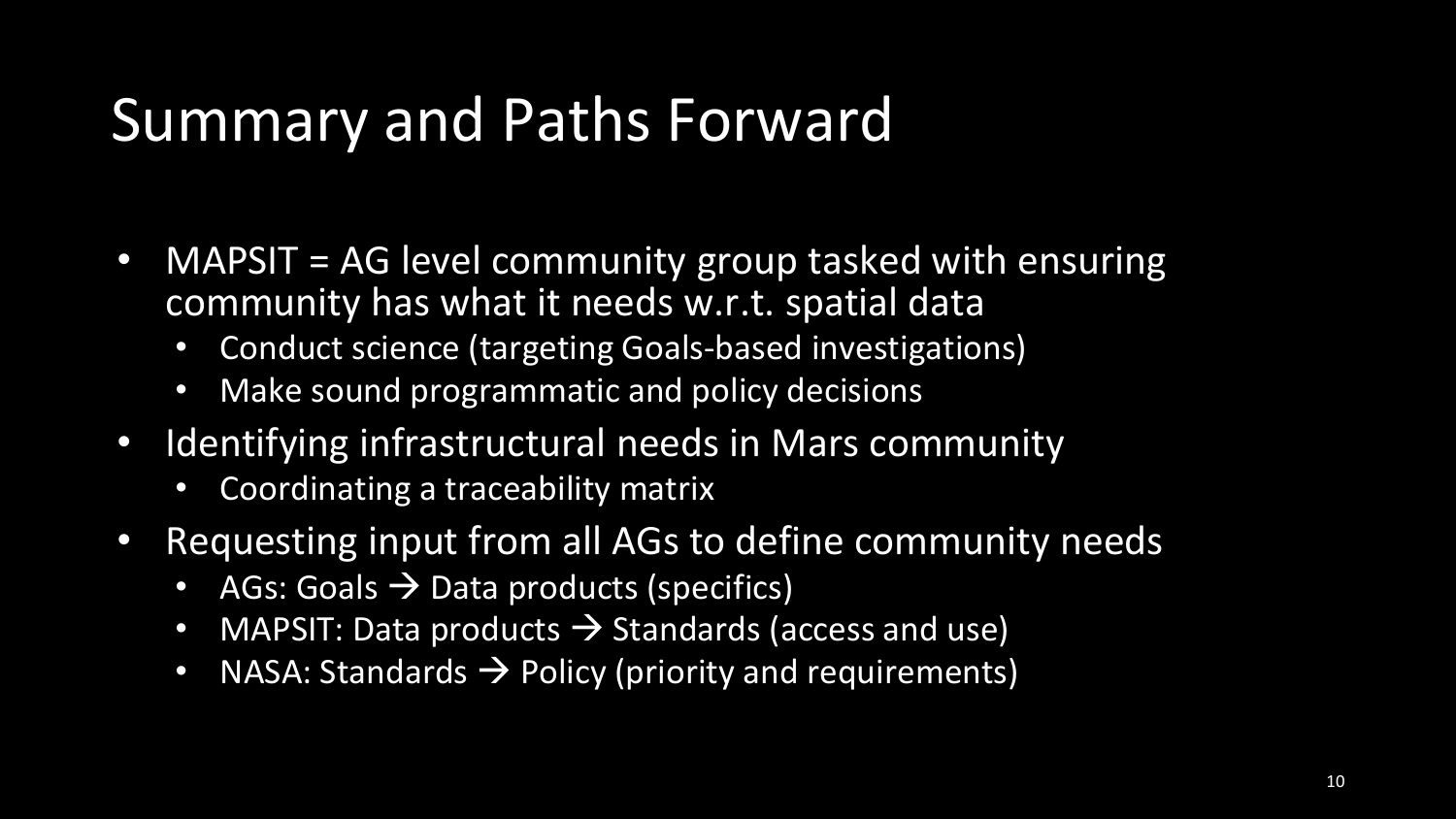#### **Conclusions**

- Spatial data should "just work" for the non-geospatial data expert
- We are losing effort and resources due to duplication
- MAPSIT aims to bridge this divide by improving data use
- Not replacing favorite applications but making them better
- Implore MEPAG for input regarding tracing goals to infrastructure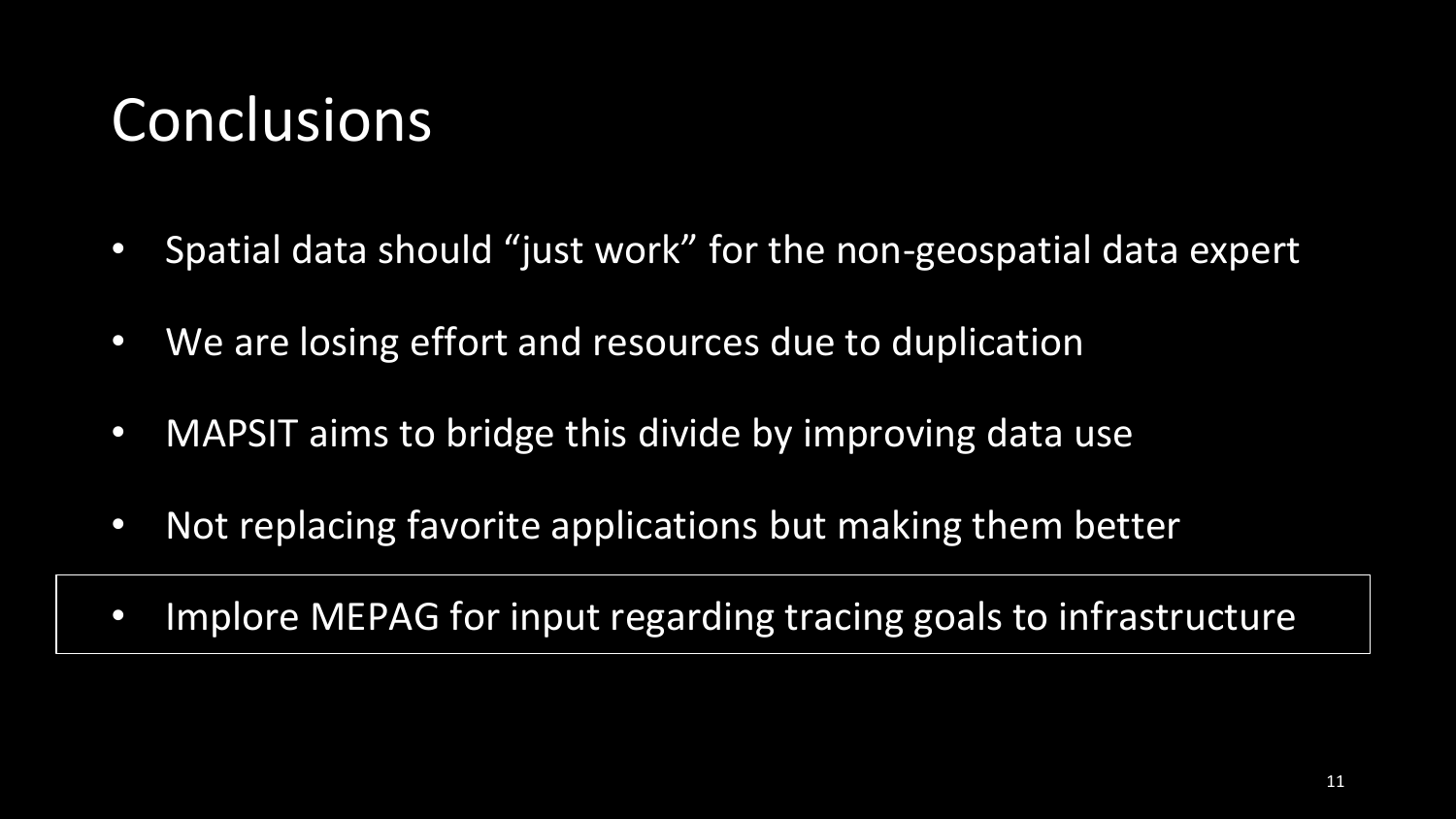## Backup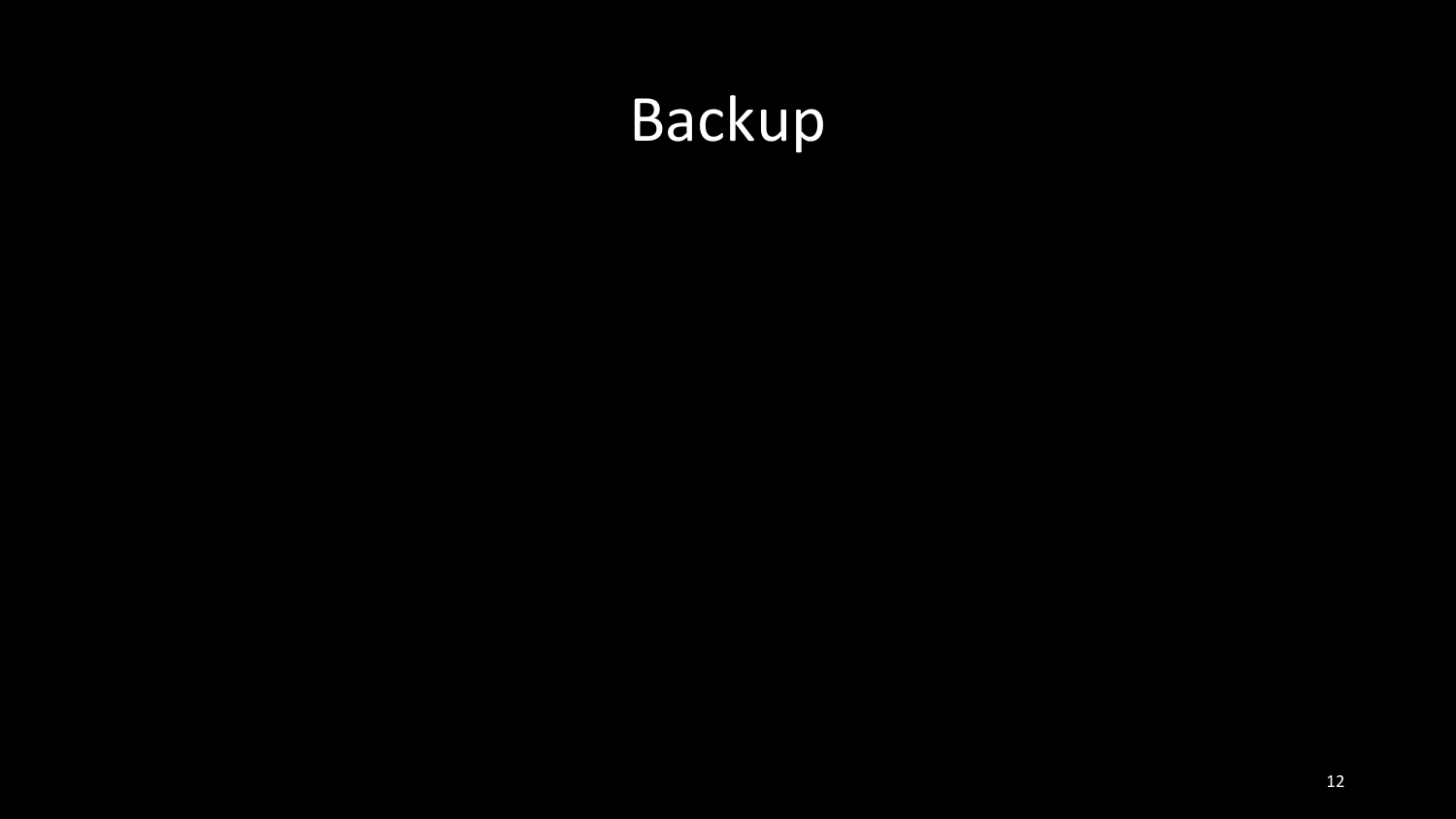### Earth-based Spatial Data Infrastructure (SDI)

- This concept is federally recognized (and mandated)
- National Spatial Data Infrastructure (NSDI)
	- The **technology**, **policies**, **standards**, and **human resources**
	- Data is a national asset and resource
		- *(Executive Order 12906 (1994), OMB Circular A-16 Revised 2002)*
- Cross-discipline data themes
	- Biological Resources, Cadastral, **Digital Orthoimagery**, **Topography**, Buildings and Facilities, **Geodetic Control**, Geographic Names, Geology, Mineral Resources, Hazards, Soils
	- **Foundational data** v. Framework data